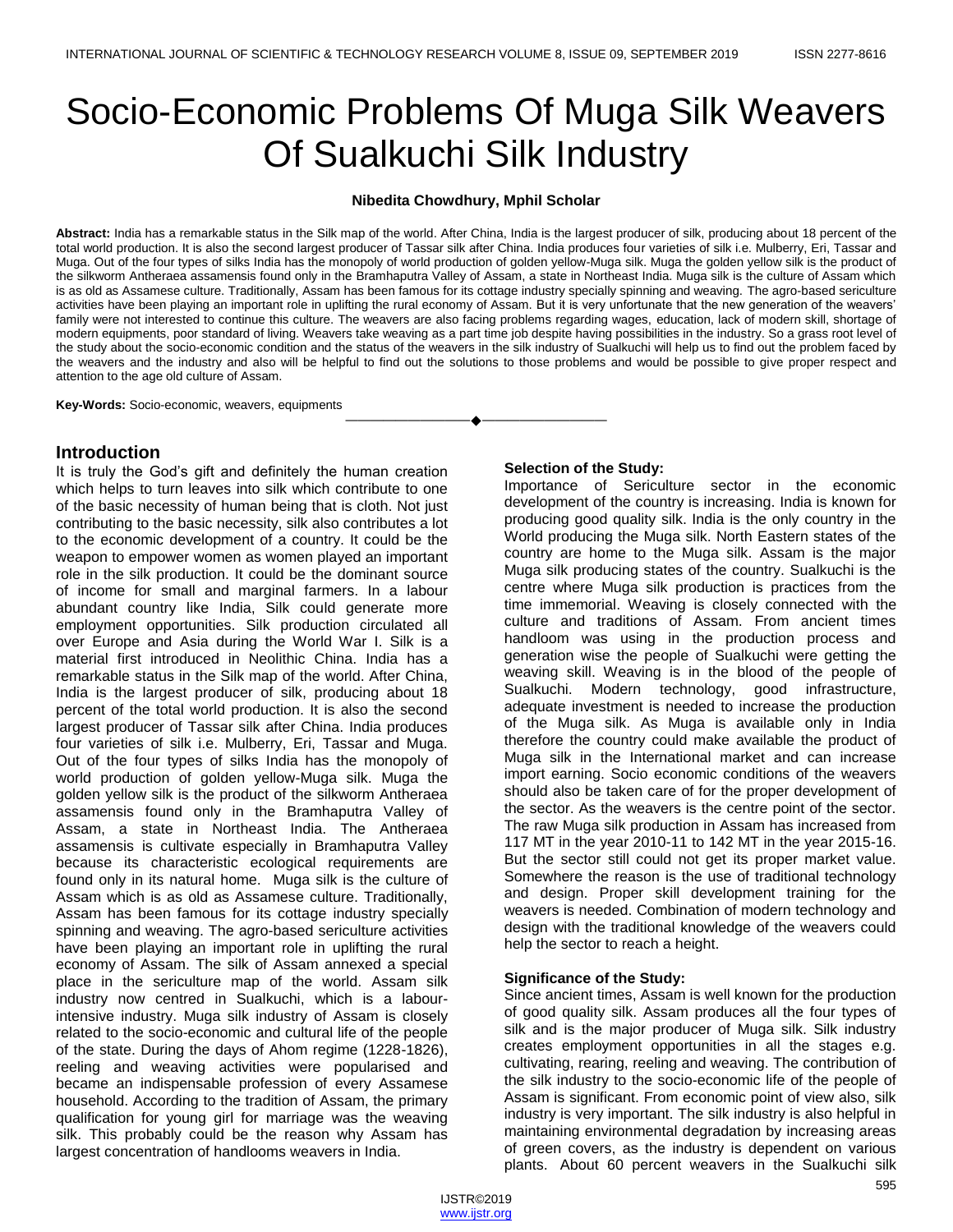industry are women. The reputation of the product of Sualkuchi silk industry totally depends on the handwork, skill and dedication of the weavers. But it is very unfortunate that the new generation of the weavers' family were not interested to continue this culture. The weavers are also facing problems regarding wages, education, lack of modern skill, shortage of modern equipments, poor standard of living. Weavers take weaving as a part time job despite having possibilities in the industry. So a grass root level of the study about the socio-economic condition and the status of the weavers in the silk industry of Sualkuchi will help us to find out the problem faced by the weavers and the industry and also will be helpful to find out the solutions to those problems and would be possible to give proper respect and attention to the age old culture of Assam.

### **Objectives of the Study:**

The following are the main objectives of the study:

- $\checkmark$  To study the status of silk industry of Assam.
- $\checkmark$  To study the socio-economic problems faced by the weavers in the Silk Industry.
- $\checkmark$  To compare the status of the male and female weavers in the Silk Industry.
- To suggest some solution from the findings of the study.

#### **Hypothesis:**

Ken Black defines, "a hypothesis is a statement of what the researcher believes will be the outcome of an experiment or a study." Hypothesis of the study is socio-economic condition of male weavers is better than the female weavers. To prove this hypothesis Chi-Square test is used on three important parameters of socio-economic study that is education, occupation and income. To experiment the hypothesis a systematic procedure is needed.

Result of Chi-square Analysis:

The stages of hypothesis testing are mention below:

- 1. Construct a hypothesis.
- 2. Select a level of significance.
- 3. Compute the standard error.
- 4. Compare the computed value to critical value (tabled value) and interpret the result.

Depending on the available parameters, Chi-square test is used in the study.

#### **Formula to calculate Chi-square value is:**

$$
\chi^2=\sum\frac{(O-E)^2}{E}
$$

Where, *O* refers to observed frequencies and *E* refers to expected frequencies.

Following Steps are to be followed to determine Chi-square Value:

First, expected frequency is to be calculated. Formula to calculate expected frequency is:  $E = \frac{RT \times CT}{N}$ 

E=expected frequency

RT=the row total for the row containing the cell

CT=the column total for the column containing the

cell

N=the total number of observation

Second, difference between observed and expected frequencies are to be calculated and obtain the square of these differences that is  $(O-E)^2$ .

Finally, divide the values of  $(O-E)^2$  obtained by their respective expected frequency and obtained the value of  $\chi^2$ .

Null Hypothesis  $(H_0)$ : Socio-economic status of male weavers is not better than female weavers.

Alternative Hypothesis  $(H_a)$ : Socio-economic status of male weavers is better than female weavers.

| <b>Parameters</b> | DF | Significance level | Critical value | Chi-square Value | Result                |
|-------------------|----|--------------------|----------------|------------------|-----------------------|
| Education         |    | 5% level           | 12.6           | 13.01            | Reiect H <sub>0</sub> |
| Occupation        |    | 5% level           | 3.84           | 9.95             | Reiect H <sub>o</sub> |
| Income            |    | 5% level           | 7.81           | 8.03             | Reiect H <sub>o</sub> |

Chi-square value is greater than critical value so we have enough reason to reject the null hypothesis and accept alternative hypothesis. Hence we conclude that the socioeconomic status of male weavers is better than female weavers.

# **Methodology**

Both primary and secondary data was used in the study. For collecting primary data a structure questionnaire were prepared in this study and information were collected from the sample respondents These four co-operatives were Assam SamabayReshamPratisthan Ltd. (ASRP), SualkuchiReshamSamabaySamiti(SRSS), Bayan SahayikaSamabaySamitee Ltd.(BSSS), and Kalpataru the Assam Co-operative Silk House ltd.(KALPATRU) spondents. There were now four active co- operative societies in the Sualkuchi. Out of the four co-operatives Assam Samabay Resham Pratisthan Ltd. is the largest one in terms of the number of weavers, so sample for the study were taken from the co-operative.

# **Collection of data**

Out of the four co-operatives in Sualkuchi, Assam Samabay Resham Pratisthan Ltd. is the largest one in terms of the number of weavers, so sample for the study were taken from the co-operative. The total number of weavers of the ASRP is 550 out of which 297 were female and 253 were male. 30 percent of total 297 female (89.1) and 30 percent of total 253 male (75.9) i.e. 165 weavers were taken as sample for the study. Samples were taken by using simple random sampling method.

# **Scope of Study**

Various studies were conducted on the different issues of the Sualkuchi silk industry. But no such study on the socioeconomic problems of Sualkuchi silk industry in gender perspectives was conducted earlier. A detail study on weavers in gender perspectives will help us to understand the real problems of the weavers. As weavers are the backbone of Sualkuchi silk industry therefore the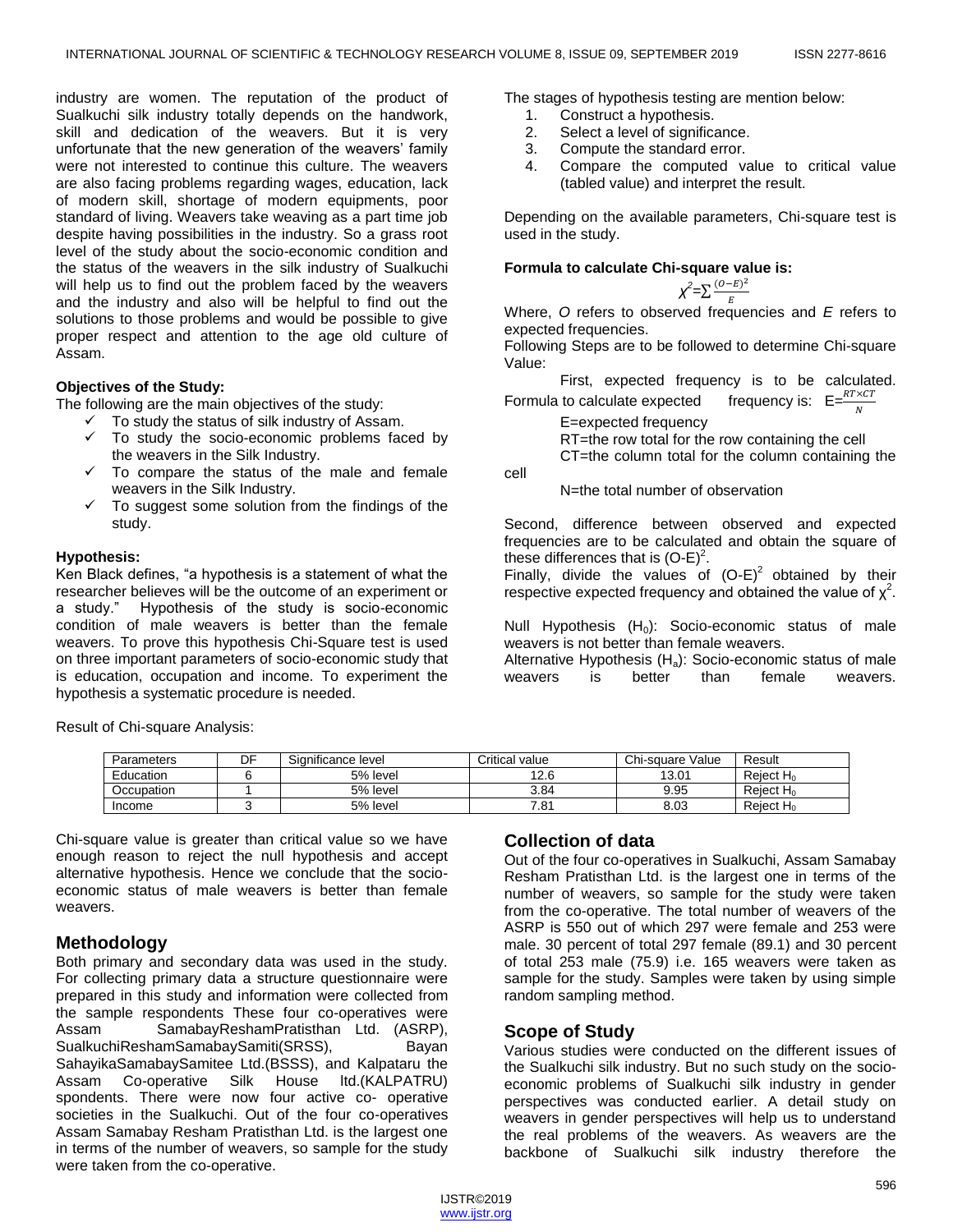development of the industry is not possible without development of the weavers. Development of the Sualkuchi Silk Industry could provide a good share in the Country's GDP and also generate employment to the rural population. Therefore I felt the need to take up this subject for in depth study.

## **Limitations of the Study:**

Here in the study an effort has been made to analyze the socio-economic status of Muga silk weavers of Sualkuchi. But the study is not free from limitations. The following are the main limitations of the study-

- Primary data were collected from the co-operatives having largest number of weavers. Out of total 550 weavers 165 were taken as sample. So the study is limited only to that particular co-operative.
- In the field survey it was observed that weavers were weaving not only Muga cloths. They were also weaving Eri and Tassar.
- Respondents were unlike to provide information related to their income, expenditure etc.
- Secondary data related to the study were collected from government offices. These offices have limited source of information.

The study was location specific therefore the result of the study may not be applicable to different areas but it will be helpful as a guideline for future studies.

## **Chapter scheme of The Study:**

The study has been divided into six chapters-

First chapter include introduction, meaning of socioeconomic problems, introduction and history of silk in India and a brief history of silk culture of Assam.

In the Second chapter selection of the study, importance of the study, scope of the study, objectives of the study, description of the study area, hypothesis, sample design, limitations of the study, collection of data will be included.

Third chapter include the literature review of the silk of Assam. Here relevant literature of silk and silk production of Assam will be included.

Fourth chapter include Socio-Economic Features Of Study Area

In chapter Fifth collected data were analyzed. Different tables, graphs, charts of related data were included. Different statistical methods and tools were used here to test the hypothesis taken earlier.

Sixth chapter include summarization of all the major findings of the study. Depending on the findings of study some recommendations and policy implications were attached in this chapter. The scope for future research discussed here.

### **Conclusions of the Study:**

The study on the weavers of Sualkuchi Handloom Industry disclosed the following major findings.

1. Weaver"s age plays an important role in Sualkuchi Silk Industry. It was seen that there were no weavers above the age of 65. Majority of weavers (37.57 per cent) were from the age group of 35-44 and a very minimum number of weavers (4.85 per cent) were from the age group of 55-64. A very alarming fact is that the new generations were not getting interested in the weaving job and therefore a very less number (7.88 per cent) of weavers were from the age group of 15-24. Number of female weavers from the age group of 15-24 is more than the male weavers.Weaving is a very hard work so weavers could not continue to work above 65 and at the same weaving is not popular among the new generation therefore number of weavers reduces day by day.

- 2. It was observed that Hindu is the dominating religion in the weavers of Sualkuchi. Total 95.76 per cent of weavers were Hindu and very minimum (4.24 per cent) weavers were Christian. Which means weaving culture is limited in Hindu religion.
- 3. It was observed that cast plays an important and interesting role in Sualkuch Silk Industry. Master weavers were from General community and all other weavers were from SC, ST and OBC community. Two major communities in weaving society were SC and General. Total 40 per cent of weavers belong to SC community and 26.06 per cent weavers were from general community.
- 4. Regarding the occupational distribution of weavers it was found that weavers were in the weaving profession not because of choice. As they were not educated and they have no other source of income therefore they choose weaving as an income source. Very minimum number (13.33 per cent) of weavers have alternative source of income.
- 5. It was observed during the field survey that most of the weavers 149 (90.31 per cent) have nuclear family and 16 (9.69 per cent) weavers have joint family.
- 6. Concerning the size of weavers family, total 139 (84.24 per cent) weavers have 2 to 4 family member,remaining 26 (15.76 per cent) weavers have 5 to 7 family member.
- 7. Considering the organization of weavers it was found that there were no organizations of weavers in true sense of the term. Most of the weavers (73.33 per cent) working under Co-operatives, therefore here in the study they were considered as organized weavers and other weavers (26.67 per cent) were considered as unorganized. But there were no such organization which can take decision for the betterment of the working condition of weavers. Percentage of male weavers (80.26 percent) working under Co-operatives were high compare to the female weavers (67.42 per cent) as because the work shed of Co-operatives is far from the residence of weavers and most of the female weavers prefer to work from home therefore they work as self weavers.
- 8. Regarding the product produce by the weavers of Sualkuchi it was observed that the weavers of Sualkuchi were producing varieties of product. MekhelaChadar was produced by majority (33.93 per cent) of weavers as that is the traditional dress of the state Assam therefore it demands is always high compare to the other product. Another important product is Saree produced by 23.03 per cent of weavers. Most of the weavers (29.70 per cent) were producing both Saree and Mekhela.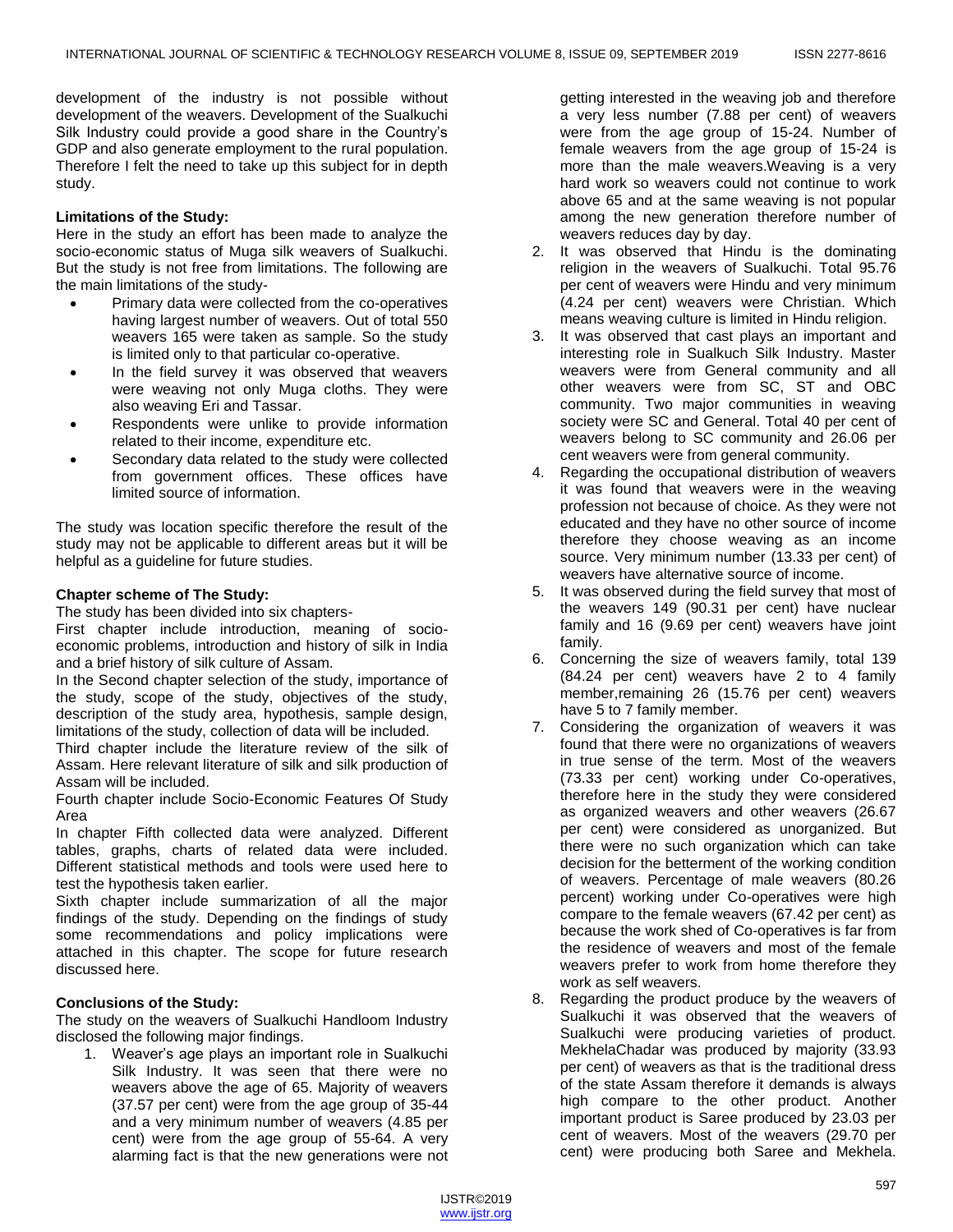Except Saree and MekhelaChadar, weavers (13.33 per cent) were also produce stall, gamusa, etc.

- 9. Considering the working hours, it was seen that in Sualkuchi weavers decide their own working hours even also the weavers working under Cooperatives. Most of the weavers (76.36 per cent) work for 7 to 11 hours in a day. Very minimum weavers (9.09 per cent) work for less than 7 hours a day and there were very hard working weavers (14.55 per cent) who work for more than 11 hours a day. Percentage of female (6.74 per cent) weavers working more than 11 hours is less than male weavers (23.68 per cent) as female have other household work also. Weavers of Sualkuchi are very hardworking.
- 10. Distribution of weavers on the basis of days required to complete a cloth determines their productivity capacity. It was observed that most of the weavers (56.36 per cent) of Sualkuchi require 5 to 10 days to complete a cloth. Some of the weavers (38.79 per cent) were very efficient and need less than 5 days to complete a cloth except those weavers (4.85 per cent) who require more than 10 days.
- 11. There is no list of holidays for the Weavers in Sualkuchi. Most of the weavers (82.42 per cent) work for all the days in a week. Minimum weavers (17.58 per cent) work for 5 to 6 days in a week. Weavers can take leave only in case of urgency.
- 12. Considering the number of handloom weavers have, it was found that most of the weavers (59.39 per cent) have no loom. Remaining (40.61 per cent) weavers have looms of which 29.09 per cent of weavers have 1 to 5 looms, 7.27 per cent weavers have 6 to 10 looms and 2.42 per cent of weavers have 11 to 15 looms. Very minimum weavers (1.82 per cent) have 15 to 20 handlooms.
- 13. It was observed that wage distribution of Sualkuchi weavers mostly on product basis (53.94 per cent). Very less weavers (4.24 per cent) get their wage on monthly basis. Some of the weavers (31.52 per cent) get their wage on weekly basis and the others weavers (10.30 per cent) get it on daily basis. Monthly basis wage payment is good, as it will be very easy to plan family budget accordingly and will encourage saving. On the other hand wage payment on weekly, daily or product basis leads to more expenditure as because they have in their mind that the very next day or week they will again get same amount of money so they don"t plan anything.
- 14. Regarding the nature of handloom,which weavers have, it was observed that most of the weavers (67.88 per cent) have rented handloom and very minimum number of weavers (32.12 per cent) have own handloom. The percentage of female weavers (77.53 per cent) who rented handloom is more than the percentage of male weavers (56.58 per cent).
- 15. Income plays an important role in determining the standard of living. Most of the weavers (76.36 per cent) of Sualkuchi have less than 10000 incomes per month. The percentage of female weavers (83.15 per cent) is higher whose income is less

that 10000 than the percentage of male weavers (68.42 per cent). Total 22 weavers have income more than10001 and less than 20000. In

- this income range the percentage of male weavers (14.47 per cent) is higher than the percentage of female weavers (12.36 per cent). Minimum weavers (6.06 per cent) have income more than 20001and less than 30000 and in this income range also the percentage of male weavers (9.21 per cent) is more than the percentage of female weavers (3.37 per cent).
- 16. Considering the monthly family income of weavers, it was observed that most of the weavers (47.88 per cent) family income is less than 10000. Mean family income of female weavers is less (10932.58) than male weavers (16039.02). This simply indicates the lower economic status of female weavers.
- 17. Regarding the monthly expenditure of weavers' family it was saw than most of the weavers (38.18 per cent) monthly family expenditure is more than 10001 but less than 15000.It was observed that most of the female weavers (50.56 per cent) family expenditure the less than 5000 and on the other hand most of the male weavers (48.68 per cent) family expenditure is above 5001.
- 18. Most of the weavers (53.33 per cent) of Sualkuchi spend their whole income on consumption of goods. Some of the weavers (7.27 per cent) have taken loan so they spend on consumption plus repaying loan amount. As good number weavers were migrated therefore they (33.33 per cent) spend consumption plus paying rent of home. The percentage female weavers who pays loan (7.87 per cent), home rent (35.23 per cent) is higher in comparison to male weavers (6.58per cent and 31.58 per cent respectively).
- 19. Regarding the loan taken by weavers, it was observed that most of the weavers (63.03 per cent) have not taken any kind of loan except minimum (36.97 per cent) weavers who have taken loan.
- 20. Saving habit of weavers of Sualkuchi is very bad. Most of the weavers (44.25 per cent) save nothing at all. Some of the weavers (48.48 per cent) save 25 per cent of their income and the remaining weavers (7.27 per cent) save 50 per cent of their income. Weavers saving habit are affected by their traditional way of thinking and way of wage payment.
- 21. Those weavers who have taken loan maximum of them (50.82 per cent) have taken from their relatives; some of them have taken either from their friends (14.74 per cent) or from other sources (9.84 per cent). Rest of the weavers (24.59 per cent) has taken loan from banks. These behavior of weavers shows that they faith more on noninstitutional source of loan which leads to more debt burden.
- 22. Regarding the wage payment cut of weavers it was observed that most of the weavers (80.61 per cent) never faced any form of wage payment cut. Only one weaver reported to face very often wage payment cut. Some weavers (15.76 per cent)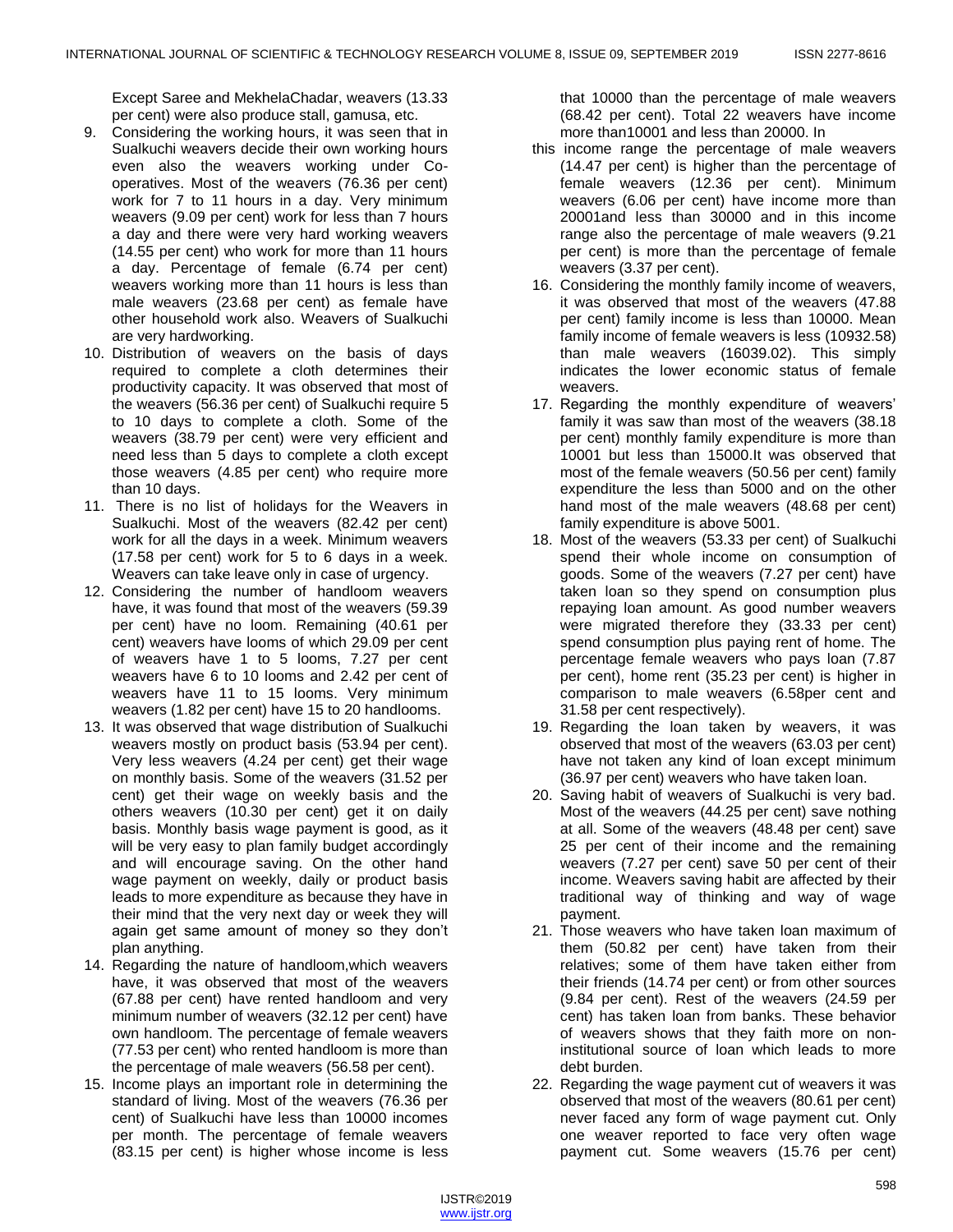reported that sometimes they faced wage cut. Simply wage payment cut is very rare in Sualkuchi Silk Industry. Wage payment cut usually because of bad quality of products.

- 23. In Sualkuchi weaving is a tradition which was observed in the designs of cloths. Most of the weavers (72.12 per cent) prepare only traditional design on cloths. Very minimum weavers (3.64 per cent) prepare modern designs. Some of the weavers (24.24 per cent) were able to prepare both the designs. To create demand for the product in International market traditional design with modern touch is very necessary.
- 24. It was observed during the field survey that most of the weaving work is done totally by hand. Majority of weavers (90.91 per cent) totally use by hand weaving process except a minimum weavers (9.09 per cent) who partly use machines. By hand weaving process need more time and labour to complete a cloth.
- 25. Regarding the question on job satisfaction majority of weavers (60.61 per cent) reported that they were not satisfied and rests of the weavers (39.39 per cent) were satisfied with their weaving job. Job satisfaction very necessary for mental health and for quality production.
- 26. Considering the reason behind weaver"sjob dissatisfaction it was observed that most of the weavers (33 per cent) reportedthere is too much physical labour in weaving. Some of the weavers (29 per cent) reported low wage, others (28 per cent) reported lack of old age pension or security as the reason behind their dissatisfaction. Very minimum weavers (10 per cent) were dissatisfied as because they want to be an entrepreneur weaver.
- 27. Regarding the items hold by the weavers, it was observed that most of the weavers (37.58 per cent) have only mobile and television. Some of the weavers (18.18 per cent) only mobile and others (16.36 per cent) have mobile, computer and bicycle/motor cycle some others have (13.33 per cent) have refrigerator, mobile and television. Total 24 weavers (14.55 per cent) have all the mentioned items. Mobile is the common item which all the weavers have.
- 28. In Sualkuchi weavers came from other districts in search of weaving job. Therefore considering the residence of weavers it was saw that some of the weavers (32.73 per cent) were live in rented house and most of the weavers (67.27 per cent) were live in their own house. Live in rented house increase the expenditure of weavers. Most of the weavers (52.12 per cent) were live in house made of tin. Some of the weavers (26.67 per cent) used to live in house made of slab and others (21.21 per cent) were in mud house.
- 29. Gender discrimination is the term weavers were not concern about as because the society is male dominating so they never recognize the importance of equality. Majority of weavers (51.52 per cent) reported that sometimes they faced discrimination and some of the weavers (36.36 per cent) replied

that they never face any kind of discrimination in work place. Total three weavers that were also male reported that they always saw discrimination happened with others.

- 30. Economic status of Sualkuchi weavers is not so good. Most of the weavers (44.24 per cent) were BPL card holder. Some of the weavers (29.70 per cent) were APL card holder and the rest of the weavers (26.06 per cent) have no cards.
- 31. Considering the diseases faced by the weavers it was observed that most of the weavers (19.39 per cent) reported to face headache and vision problem due to weaving increase. Some of the weavers (18.18 percent) reported that weaving creates back pain. Other problems faced by the weavers were chest pain (9.70 per cent weavers), headache (13.33 per cent weavers), and eye problem (12.73 per cent weavers). Very minimum weavers (4.14 per cent) faced no physical problems at all and some of the weavers (16.36 per cent) faced all the mentioned problems. It was saw that the most common physical diseases of weavers are vision problem.
- 32. It was observed that most of the weavers (89.70 per cent) were using LPG as cooking fuel, very few (3.03 per cent) were using firewood and some of them were also using Kerosene (7.27 per cent). Most of the weavers were using LPG which saves their time and energy.
- 33. Regarding the drinking water, it was observed that majority of weavers (42.42 per cent) collect their drinking water from well. Some of the weavers collect their drinking water from common tap (25.45 per cent) and from hand pump/bore well (27.88 per cent of weavers) also. Some weavers (4.24 per cent) collect their drinking water even from pond also. Purified water is very necessary to maintain good health. But in Sualkuchi there is lack of purified drinking water for weavers.
- 34. Concerning the question of standard of living, majority of weavers (35.76 per cent) replied that after joining weaving job no changes occurred in their standard of livings and very few weavers mentioned (3.64 per cent) that notable changes occurred in their standard of living. Master weavers living standard increased but wages weavers or self weaver's condition remains the same even some weavers (25.45 per cent) standard of living deteriorated after joining weaving job.
- 35. As a means of transportation to work place weavers uses bicycle and motor. But majority of weavers (55.76 per cent) go to the work place by walking. Here also time consumption and energy loss involves.
- 36. Regarding lavatory used by weavers, it was observed that majorities (38.79 per cent) were using pucca and minimum (26.67 per cent) were using kacha lavatory. Some of the weavers (34.55 per cent) were using sanitary. Bad lavatory condition creates diseases.
- 37. In case of intoxicants consumption, most of the weavers (67.88 per cent) consume pan and supari and some of the weavers (11.52 per cent)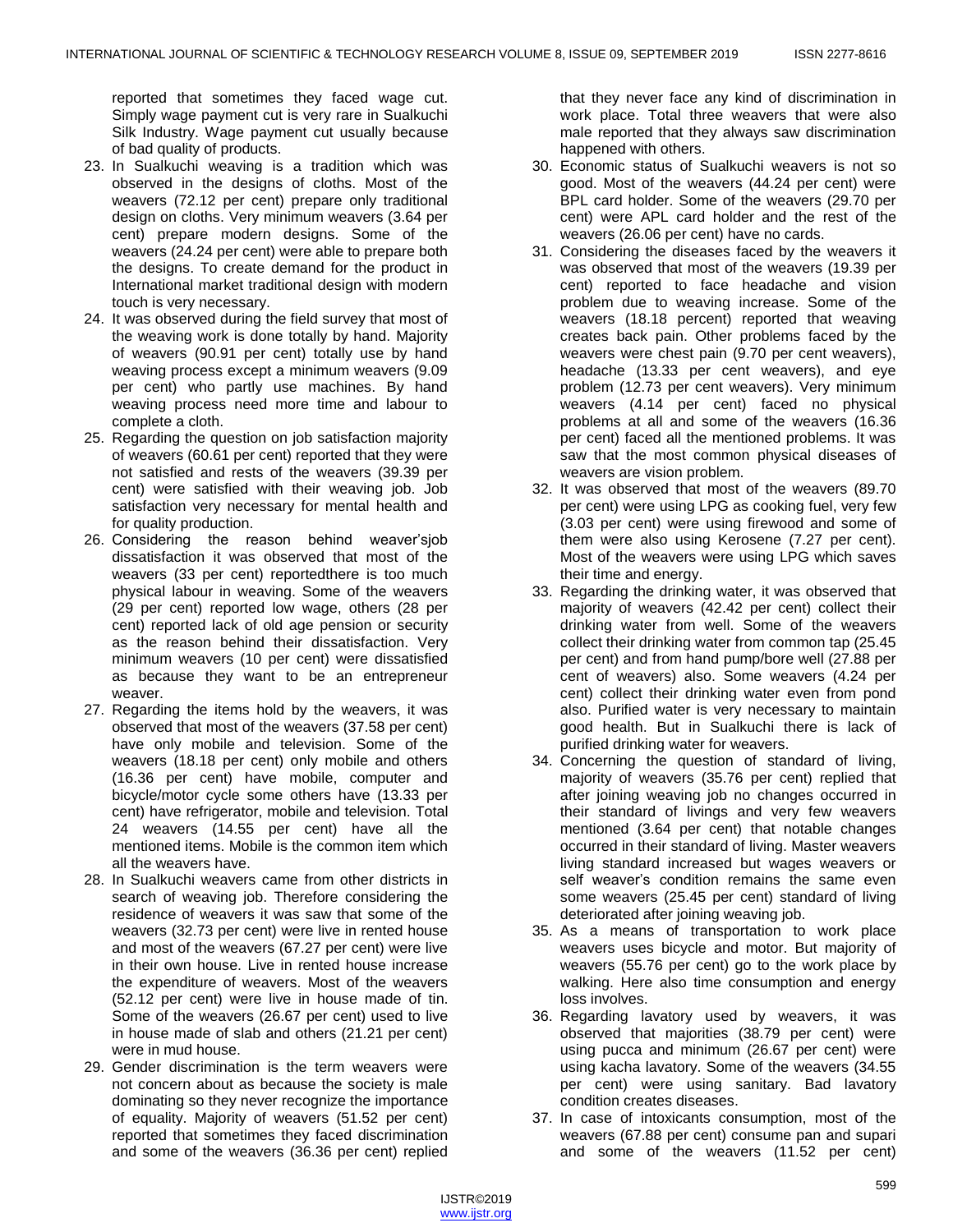consume nothing. Very minimum weavers consume alcohol (6.67 per cent) and cigarettes/gutka /bidi (6.67 per cent). Rest of the weavers (7.27 per cent) consumes all the mentioned intoxicants and all are male weavers.

- 38. Regarding education of weavers, it was saw that majority of weavers (32.73 per cent) were school dropout and very minimum weavers (1.21 per cent) had completed M.A that is also male weaver. Weavers left their education in the primary level due to bad economic condition and started doing job in silk industry in order to participate in family expenses.
- 39. Weavers of Sualkuchi have only tradition weaving knowledge. Very few of (2.42 per cent) they have joined weaving classes that are also only male weavers. Some of the weavers attended NGO workshop (4.24 per cent) and Government organized workshop (1.18 per cent). Sualkuchi weaver"s has lack of vocation knowledge and training. Under skill development scheme of Government of India various workshop was organized but very few weavers attended. Weavers were not interested. Some initiative should be taken by the Government like that only trained weavers will get old age pension so then weavers will take interest on workshop or training program.
- 40. Out of 165 weavers, majorities (71.52 per cent) were married except minimum (25.45 per cent) weaver was unmarried. Very less number of weavers (3.03 per cent) was widow.
- 41. Considering the distribution of weavers on the basis of place of origin, it was observed that most of the weavers (67.27 per cent) were the native of Sualkuchi except those (32.73 per cent) weavers from other districts who came in search of weaving job.

# **Recommendations:**

In the current study socio-economic problems of Muga Silk weavers were studied. Various problems faced by the weavers were discussed. It was pre-assume that the socioeconomic condition of male weavers is better than female weavers which are found true. The Silk industry has the capacity to provide income to rural people. Some of the important recommendations on the basis of the present study are follows:

- 1. Old age pension, job security and minimum wage assurance should be given to the weavers. Weaver"s pension plan scheme should be introduced by the government.
- 2. Weavers depend too much on non-institutional source credit. Like Kisan Credit Card scheme Government should also introduce Weavers Credit Card scheme and thereby provide credit facilities to the weavers.
- 3. Government should make it compulsory for the weavers to attain weaving classes by providing facilities like weavers wage will increase only if they attain weaving classes.
- 4. Weavers health insurance scheme should be there then only diseases which occur because of weaving can be taken care off.
- 5. Weaving includes too much physical labour and lots of time is required to prepare a cloth therefore technology should be developed so that some of the work could be done by machine which will save time and energy and too some extent reduces the price of the product.
- 6. Every year an International Muga Silk exhibition should be organized where the self weavers should be given the chance to participate. That will boost the Muga silk market.

# **REFERENCES:**

# **Thesis**

- [1]. Das Sandhya R. (2015): "Socio-economic Profile of Handloom weaving community: A case study of Bargarh District" Odisha, Department of Humanities and Social Sciences, NIT Rourkela.
- [2]. Dharmaiah M. (2017): "Unorganized Labour and Human Rights with Special reference to handloom Industries in Rayalaseema Region of Andhr" Department of Human rights and Social Development, Sri Venkateswara University.
- [3]. Das Ratan (2008): "Financing of Sericulture: A study of silk co-operative societies in Murshidabad district during 1992-93 to 2001-2001" Department of Commerce, The University of Burdwan.
- [4]. Das Manjit (2007): "Problems and Prospects of Ericulture in Assam with special reference to Barpeta district" Department of Economics, NEHU.
- [5]. Deka Latika (2012): "Socio-Educational study of the weavers of Sualkuchi : The Sillk Town of Assam" Department of Education, Gauhati University.
- [6]. Kamala Veni V. (2008): "A Study on Health profile of employed women in Handloom Industry" Department of Home Science, University of Kerala.
- [7]. Mahendra Kumar K. (2013): "An analysis of Production and Marketing of Handloom fabrics in Andhra Pradesh: a study of Prakasam District" Department of Economics, Acharya Nagarjuna Universitry.
- [8]. Mahan Bandana (2013): "Silk Industry in the socio economic life of the Tai Ahoms of Dhakuakhana Lakhimpur Assam" Department of Anthropology, Gauhati University.
- [9]. Naga Raju G. (2012): "Socio-Economic conditions of Handloom weavers" Department of Commerce and business Administrative, Acharya Nagarjuna University.
- [10]. Patil Nitin Appasaheb (2001): 'Economics of Sericulture farming in Kolhapur district" Department of Economics, Shivaji University.
- [11]. Subbaiah Venkata K. (1992): "Scio-Economic conditions of Handloom weavers in Cuddapah district of Andhra Pradesh' Department of Economics, Sri Krishnadevaraya University.
- [12]. Singh Shamsher (1993): 'Problems and prospects of growth of Sericulture in Himachal Pradesh" Department of Commerce, Himachal Pradesh University.